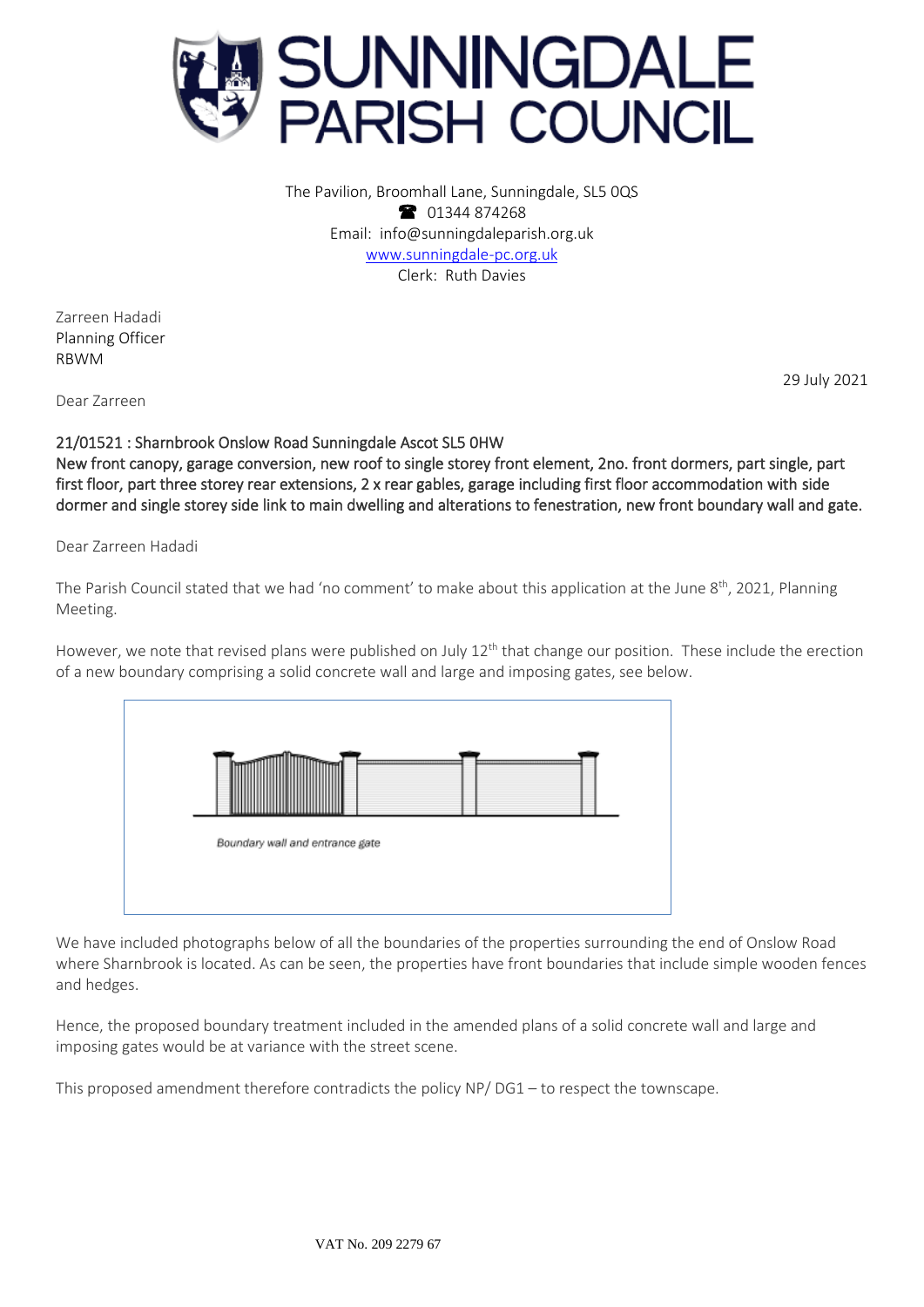

As can be seen in the photograph to the right, large imposing temporary construction gates have already been erected at Sharnbrook - in advance of any planning decision by RBWM.

These demonstrate the massing effect that such gates would have on the street scene, which would be amplified further if the hedge is removed and replaced with concrete walls.